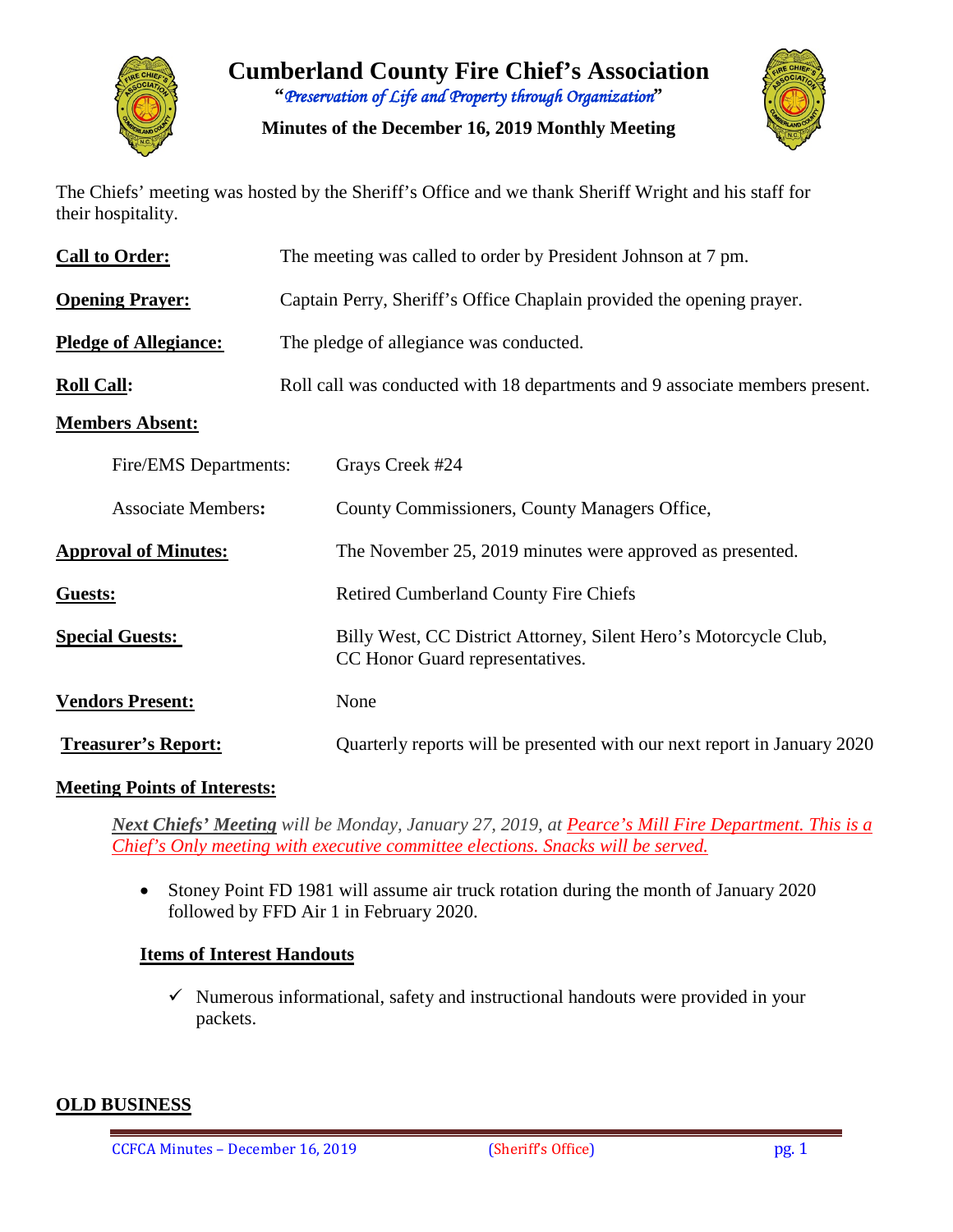- 1. President Johnson provided an update on the Caisson Unit. He also stated that the truck is in for service to replace the 40 year old radiator, remove several leaf springs and service the truck.
- 2. President Johnson advised that Freddy Johnson Jr. would be back at the January meeting with an update on the building project to house the Associations assets.
- 3. President Johnson informed the membership that he met with Mr. Jackson, his staff and Keith Todd, IT Director to discuss our current I-Pad update issues. At issue is the dilemma concerning Freedom Application (FA) updates of department owned I-Pads that are exclusively utilized in conjunction with Freedom App. President Johnson stated that he received an XL spreadsheet from Director Todd that he will forward to each chief in order to determine the total number of tablets purchased by each department with the Freedom App downloaded for incident use. Currently when upgrades to the Freedom App and support apps is being pushed out by County IT department owned I-PADS are not being updated and there is a need to mitigate this issue.
- 4. President Johnson followed up on behalf of the NCAFC and urged the members of the association to consider the purchase of a North Carolina Association of Fire Chiefs (NCAFC) member personalized license plate. The NC Fire Officer plate can be ordered directly on the NCAFC website and is available to all association members. The purchase of the plates was also opened to any NC Fire Officer. Please inform your department officers to see if any would like to order a plate and assist the NCAFC with reaching the 500 minimum order required by North Carolina Department of Motor Vehicles (NCDMV) in order to manufacture and distribute the Official North Carolina Fire Officer License Tag. If the goal is met these new tags will be available in 2020.

# **NEW BUSINESS:**

- 1. President Johnson discussed several issues that have a direct relation to the fire service involving the top 10 OSHA serious and willful findings. Please review the handout in your package for further information. He asked the Chiefs to pay close attention to Hazardous Communications Standard 1910.1200, Respiratory Protection Standard 1910.134, Personal Protective and Life Saving Equipment – Eye, Face Protection 1926.102. He also urged the chiefs to look at the Ladders and Fall Protection standard listed when conducting general maintenance in and around your fire station outside of emergency incident use.
- 2. President Johnson presented a wrap up of the grant awards received by CCFCA departments over the years. The new AFG program should open up very soon after the first of the year.
- 3. President Johnson asked Gene Booth to set up a meeting to discuss the cost recovery fees for CC Fire Department's. The current ordinance was written in 1991 and is in need of updating.

# **COMMITTEE REPORTS:**

# **ID CARD/TECHNOLOGY COMMITTEE**

• **FYI.** Fire Chiefs are required to send a signed letter or memo with a firefighter requesting an ID Card. For any questions or an appointment contact 424-0694 or e-mail at ciohnson.spfd@gmail.com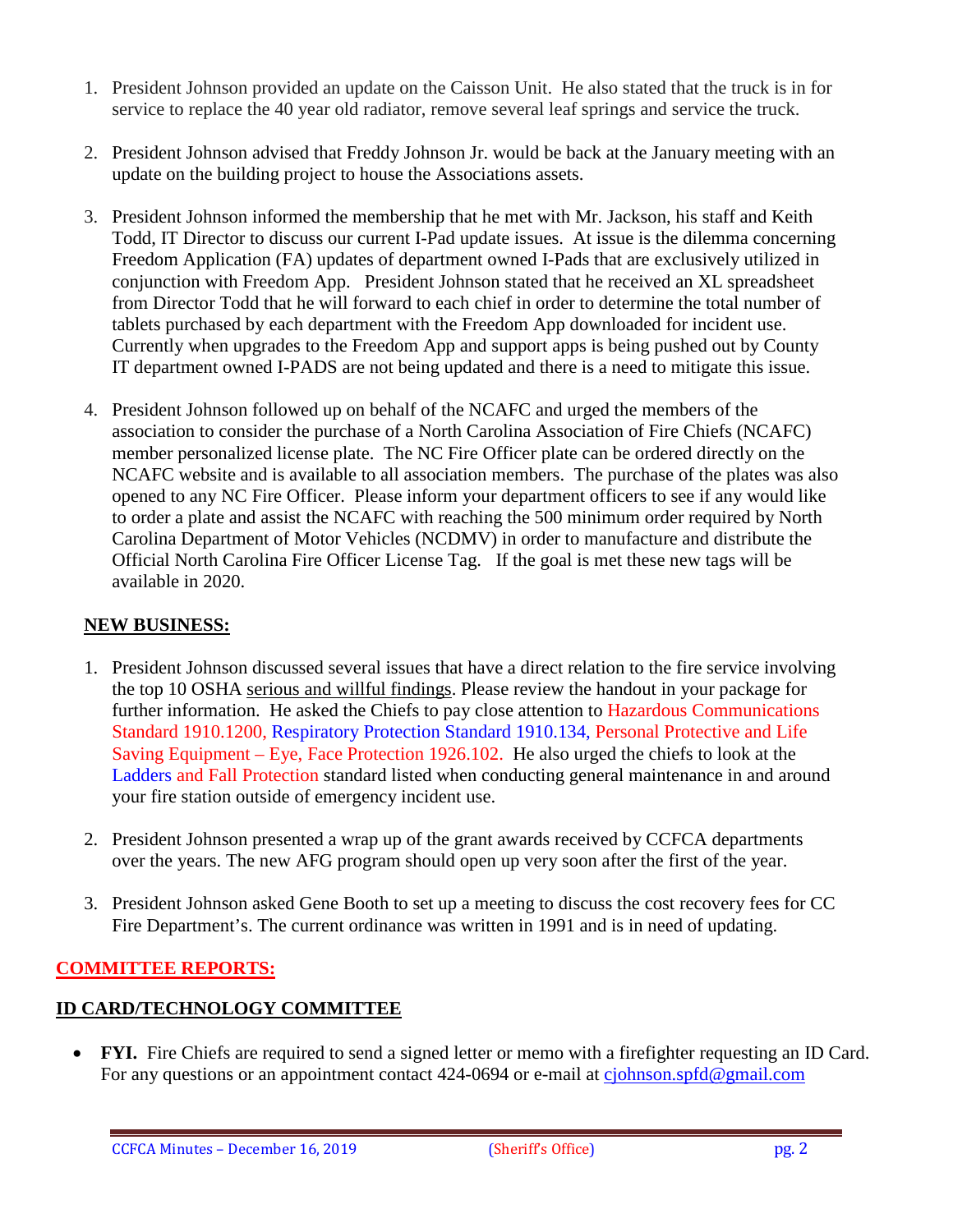• President Johnson again asked the members to please recycle or return the clips used for our ID Cards. These clips are extremely expensive and we need to reuse them as much as possible in order to hold down costs. Please collect clips when your members leave a department and recycle the clips. He also reminded the membership that we do not print blue tags, which are considered a temporary tag only.

# **FIRE PREVENTION/EDUCATION COMMITTEE** E-Mail: Chief T.J. McLamb [jmclamb@ci.fay.nc.us](mailto:jmclamb@ci.fay.nc.us)

• No report

**STANDARDS & POLICY COMMITTEE** A/C Kevin Murphy (SPFD # 13) Chairperson, E-Mail: [kmurphy1903@gmail.com](mailto:kmurphy1903@gmail.com)

• No report.

**MEMORIAL COMMITTEE** Chief R. Marley (Pearce's Mill) Chairperson, E-Mail: [pmfd0301@nc.rr.com](mailto:pmfd0301@nc.rr.com)

• Thanked all of the committee members for their work over the year.

# **AUTOMATIC AID/MUTUAL AID COMMITTEE** Chief Joe Marsh (GCFD # 24) Chairperson,

E-Mail: [gcfd24@nc.rr.com](mailto:gcfd24@nc.rr.com)

• No report

**FINANCE COMMITTEE** Deputy Chief Freddy Johnson Jr. (Stoney Point) Chairperson, E-Mail: [spfd1302@nc.rr.com](mailto:spfd1302@nc.rr.com)

• No report.

**RESCUE COMMITTEE** Deputy Chief Hank Harris (Cotton FD) Chairperson, E-Mail: [cfd402@nc.rr.com](mailto:cfd402@nc.rr.com)

• Chairman Harris reported that a meeting will be scheduled in January 2020.

**COMMUNICATIONS /DISPATCH STEERING / AVL COMMITTEE** Chief Chuck Hodges (Hope Mills FD), Chairperson, E-Mail: clhodges@townofhopemills.com

• Chairman Hodges stated that an email is forthcoming concerning the date and time of the next Communication/Dispatch Steering Committee meeting in January 2020.

**KNOX BOX COMMITTEE** - Emergency Management Officer Gene Booth (Emergency Services) Chairperson, E-Mail: [wbooth@co.cumberland.nc.us](mailto:wbooth@co.cumberland.nc.us)

• President Johnson stated that the Knox Box representatives would not be available until January 2020

**FIREHOUSE STEERING COMMITTEE** – Fire Chief T. J. McLamb (FFD) Chairperson,

E-Mail: [tmclamb@ci.fay.nc.us](mailto:tmclamb@ci.fay.nc.us)

No report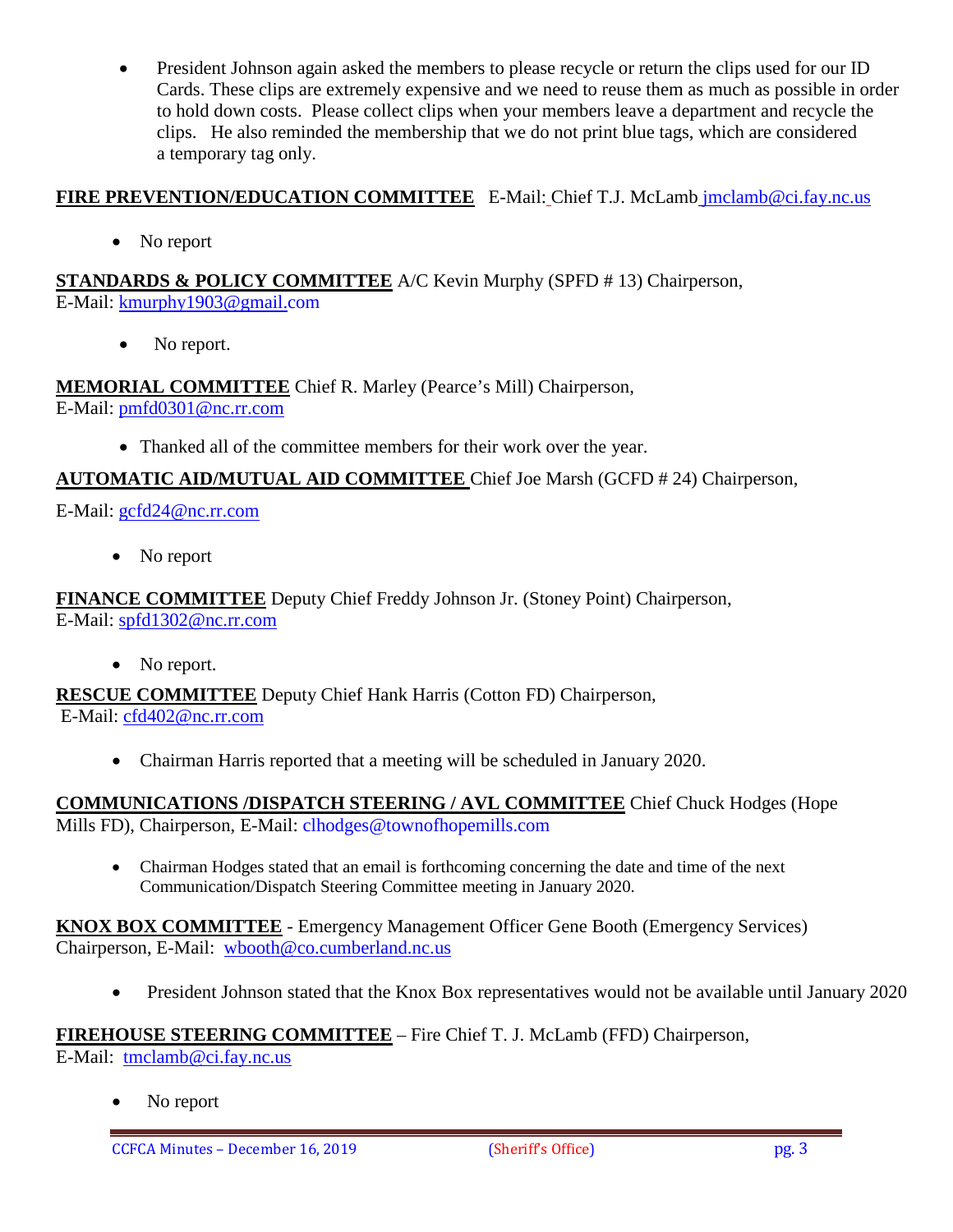**NC WORKFORCE SOLUTION GRANTS – COMMITTEE** – Fire Chief Justin Nobles (SVFD # 23) Chairperson. E-Mail: [Jnobles@stedmanfire.com](mailto:Jnobles@stedmanfire.com)

• No Report

**JOINT INCIDENT / DISASTER RESPONSE COMMITTEE** – Assistant Fire Chief Richard Bradshaw (VFD) Chairperson, E-Mail: [rbradshaw1@nc.rr.com](mailto:rbradshaw1@nc.rr.com)

No report.

# **ASSOCIATE MEMBERS REPORT**

**COUNTY MANAGERS OFFICE** – Assistant County Manager Tracy Jackson E-Mail: [tjackson@co.cumberland.nc.us](mailto:tjackson@co.cumberland.nc.us)

• No report.

**EMERGENCY SERVICES DIRECTOR/ ECC-911 (**Gene Booth, Director),

E-Mail: [gbooth@co.cumberland.nc.us](mailto:gbooth@co.cumberland.nc.us)

- *Director Booth* discussed the priority needed for the fire grant program and asked all the chiefs in attendance to complete this very short but critical survey and thanked those that completed and submitted the survey.
- *Emergency Management Director Hendrix* had no report.
- *FM Lowder* Not Present. Called President Johnson and advised that the Knox Box representatives will not be available until early next year.
- *Adam Johnson* had no report.

**EMS DIRECTOR:** Brian Pearce, Director E-Mail: bpearce@capefearvalley.com

• No report

**HAZMAT:** AC Robert Brinson, FFD - POC telephone for HAZMAT is 910-584-9550, E-Mail: [rbrinson@ci.fay.nc.us](mailto:rbrinson@ci.fay.nc.us)

• No report

**FORESTRY DISTRICT** Craig Gottfried, County Ranger, E-Mail: [craig.gottfried@ncagr.gov](mailto:craig.gottfried@ncagr.gov)

• Ranger Gottfried reported that a new equipment operator would be starting in January 2020.

**FTCC** Steve Drew, E-Mail: [drews@faytechcc.edu](mailto:drews@faytechcc.edu)

No report.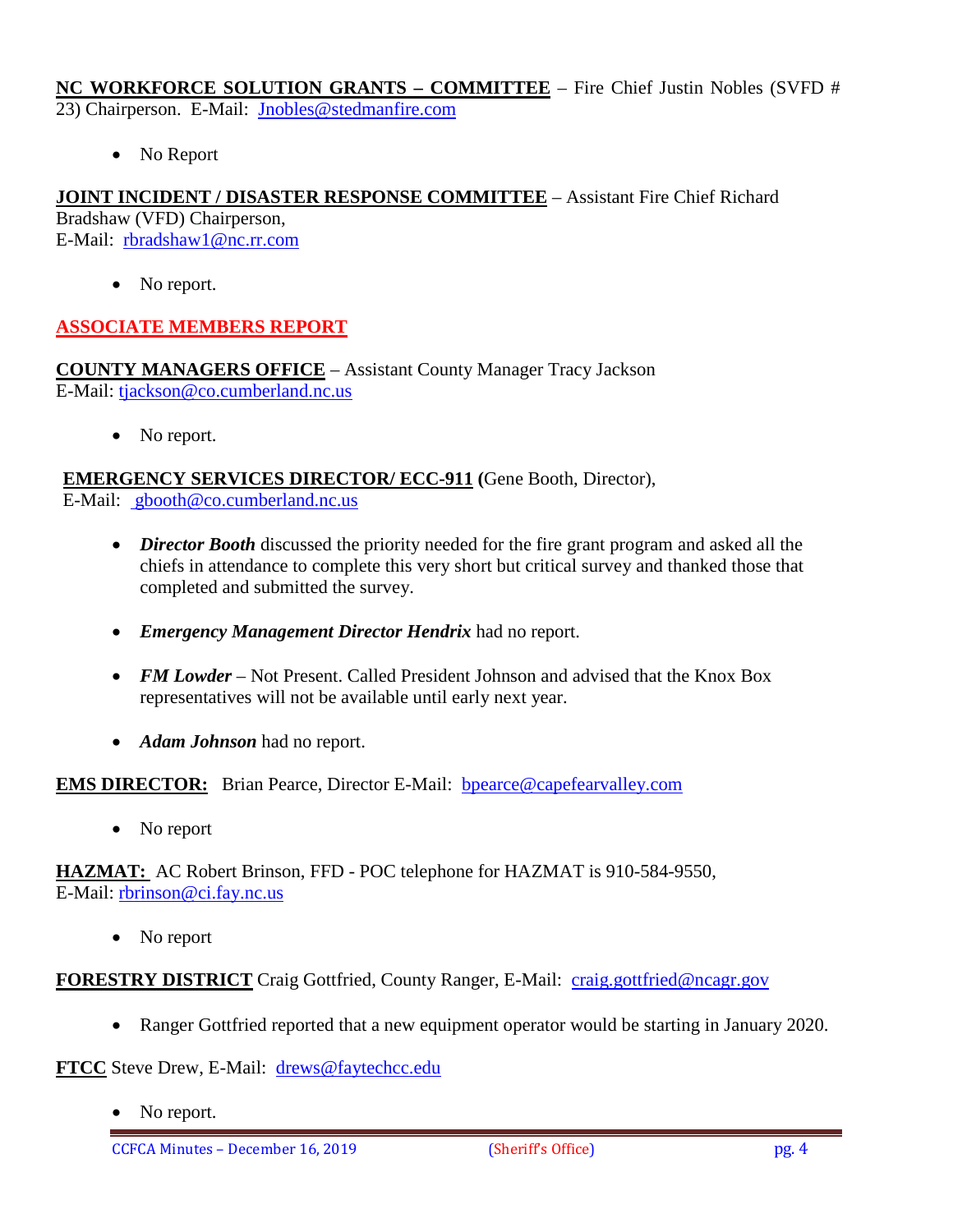#### **SHERIFF'S OFFICE** Sheriff Wright (Sr. Sgt. Steven Hodges – ATF)

• No report.

#### **FAYETTEVILLE POLICE –** Police Chief Gina Hawkins, Email [ghawkins@ci.fay.nc.us](mailto:ghawkins@ci.fay.nc.us)  (Captain Jay Devane) [jdevane@ci.fay.nc.us](mailto:jdevane@ci.fay.nc.us)

• No report

#### **NC HIGHWAY PATROL** – Major Freddy Johnson Jr. SHP Special Operations.

E-Mail: [Freddy.johnson@ncdps.gov](mailto:Freddy.johnson@ncdps.gov) or Sergeant S. Johnson SHP Raleigh Training Center E-Mail [sean.johnson@ncdps.gov](mailto:sean.johnson@ncdps.gov)

• No report

#### **COUNTY COMMISSIONERS** Fire Commissioner Marshall Faircloth

• No report.

# **FOR THE GOOD OF THE ASSOCIATION:**

President Johnson on behalf of the executive committee wished everyone a safe but joyous Holiday Season.

The Silent Hero's Motorcycle Club held a raffle for a Firefighter in need…..

**ADJOURNMENT:** A motion was made to adjourn by Chief Noble and seconded by Chief Brock.

The meeting was adjourned at 2000 hours.

Respectfully Submitted By:

# *Freddy l. Johnson Sr. Mark A. Melvin*

Freddy L. Johnson Sr., CFO Mark A. Melvin, CFO Fire Chief / President Fire Chief / Secretary

**Enclosures – 1** 1 – December 2019 Roll Call